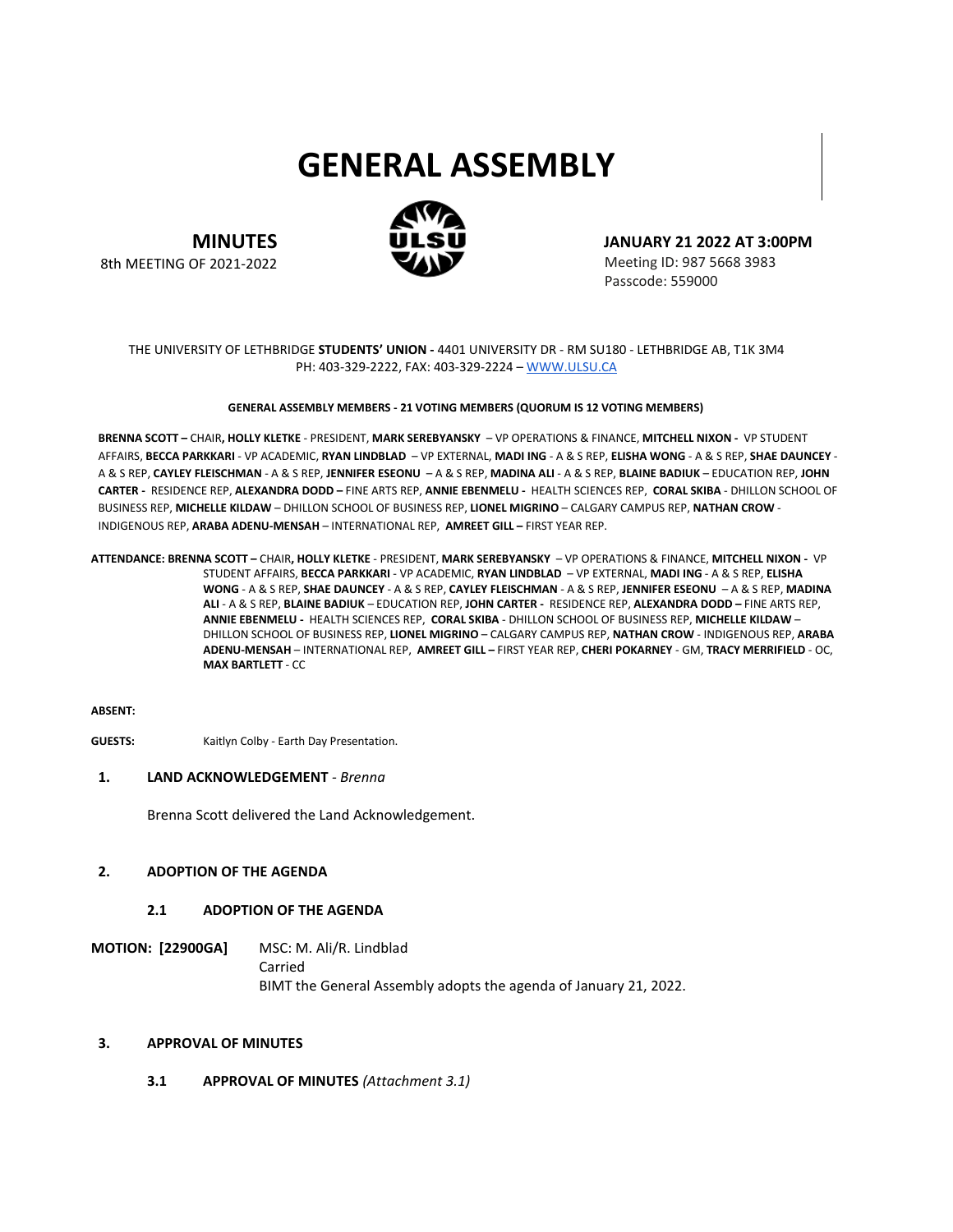# **MOTION: [22901GA]** MSC: Misha/R. Lindblad Carried BIMT the General Assembly approve the minutes of December 8, 2021.

# **4. CHAIR REMARKS** *- Brenna*

- Nice to see everyone, I know it's difficult now that classes are back online, but everyone is doing a great job.

# **5. PRESENTATIONS TO COUNCIL**

## **QIP: EARTH DAY -** *Kaitlyn Colby*

Requesting \$500 for an Earth Day we would like to do. Will have several speakers and events, and we just need the money to help with marketing the event. We will be having a PECHAKUCHA event.

## **6. REPORTS** (Insert 6)

Please read each report as posted on the ULSU website. Reports are due by the 5<sup>th</sup> business day of each month.

# **6.1 VP OPERATIONS & FINANCE** *– Mark*

- There's a lot on the agenda, so I can send a written report to everyone as well.
- We pushed for collaboration with the university, and we will be setting up bi-weekly one-on-ones with the President's Office.
- Would like to give Holly one more shout out for her amazing speech to the Board of Governors.
- Our seat has been restored on the Budget Advisory Committee.

# **6.2 VP STUDENT AFFAIRS** *– Mitch*

- Will be striking a few advocacy committees in the future.
- It's been a fantastic transition, I'm grateful for all the support I've received.
- I've been very interactive with our clubs, doing lots of one-on-ones and doing club advocacy.
- I've connected with Kathleen Massey.
- Blaine commented that Mitch's outreach to the clubs has been noticed and appreciated.

## **6.3 VP ACADEMIC** *– Becca*

● Working with various stakeholders on campus to put on a Black History Month event for February. This started up at the beginning of January and is moving very quickly so we are meeting and communicating lots. From the ULSU side of things I am working with Madina to plan a speaker panel for February 10th from 2-3 pm with two speakers from different institutions. Then Madina and I are also in the brainstorming phase of creating a video project featuring students on our social media. I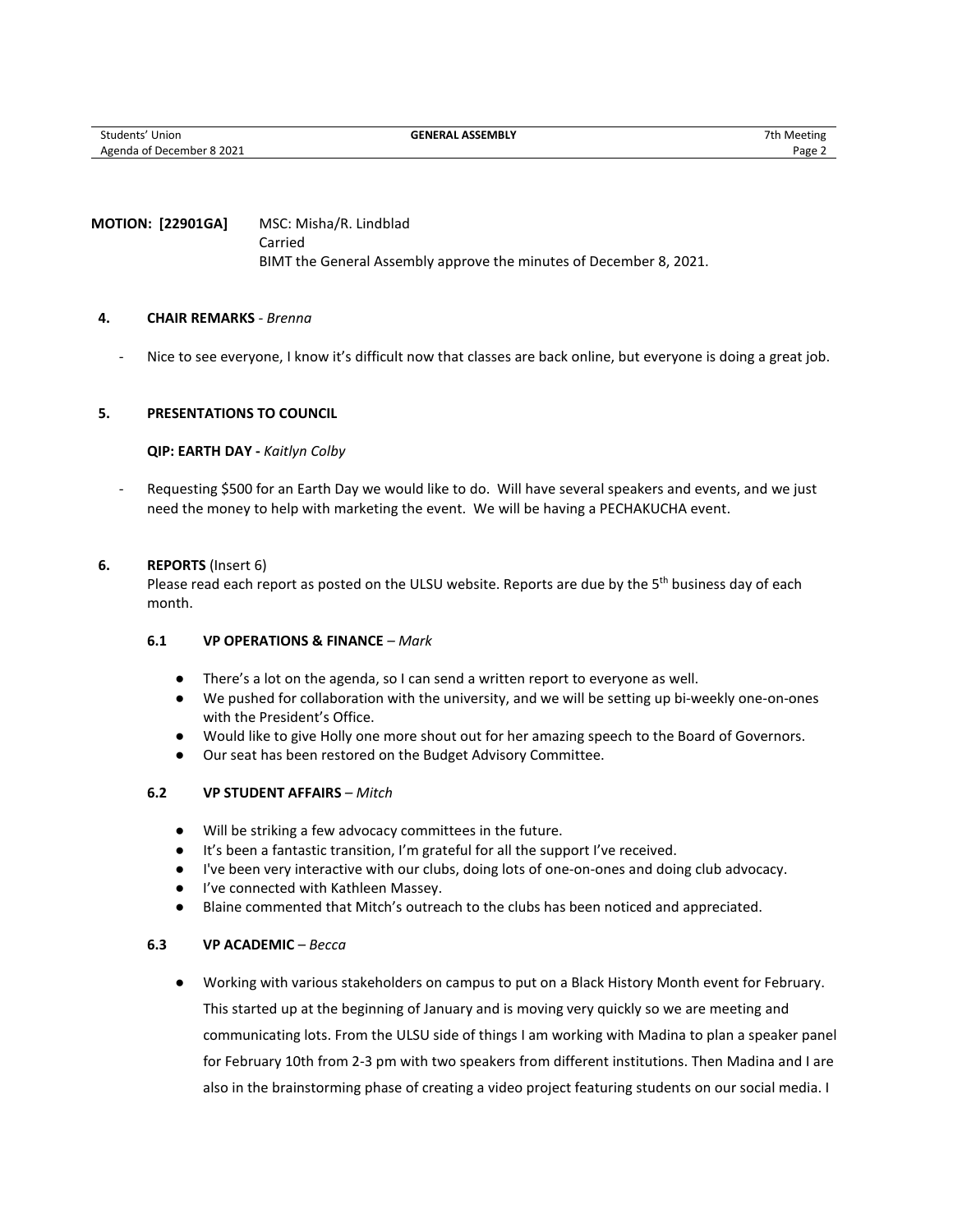am also working with some folks from the faculty of fine arts and Alex to create a Fine Arts Student showcase for social media. And I have been looking into pathways of advocacy in terms of Black diversity and inclusion. - For example working with the FFA to expand their collection of work by Black artists (only have around 13 works total and no budget to purchase anything new).

- In terms of Mental Health Programming I am working to set up the presentations and workshops from LFS to offset any programming that may not be offered to students through the university. And I have begun to plan out stress less week to occur in march. Support from some GA members who are interested in or passionate about mental health to join an unofficial working group with me so we are able to pull off as much Mental Health support as possible.
- I have been receiving lots of Student Emails throughout the break and the first few weeks of this new semester. I have set up a few meetings over zoom to support these students; however, I have been able to refer many students to the website where I updated our grade appeals page before the winter break which has helped reduce the number of students requesting to meet.
- Wrapped up our meetings with greek life executives before the break and are planning to start them up again soon, during our time off writing a summary report and have been working on retroactively taking meeting minutes from the audio recordings of our meetings last semester to include in our material to transition to next years team.
- I gathered and responded to the Faculty Restructuring feedback form.
- EC and Cheri had a meet and greet with Courtney Smith who is resuming her position as Sexual Violence Prevention and Education Coordinator.
- I attended an Arts & Science Degrees Committee Meeting where we approved the graduates from the fall semester.
- Inclusive Practices Working Group meeting. Talked about the extension of online learning and supporting students.
- EC and Cheri have resumed daily scrum meetings since we are working from home once again.

# - **6.4 VP EXTERNAL** *– Ryan*

- Holly and I met with Minister Issak.
- We also met with Rachel Thomas in December.
- We will be meeting with Richard Westlund regarding provincial budget items.
- Meetings with CAUS. Talking about student protests to bring media attention to the budget before it comes out.
- I've drafted a letter of recommendation to the Provost office asking to make the Sexual Violence Training mandatory for everyone on campus.
- Meeting with Courtney Smith the Sexual Violence Coordinator.

# **6.5 PRESIDENT** *– Holly*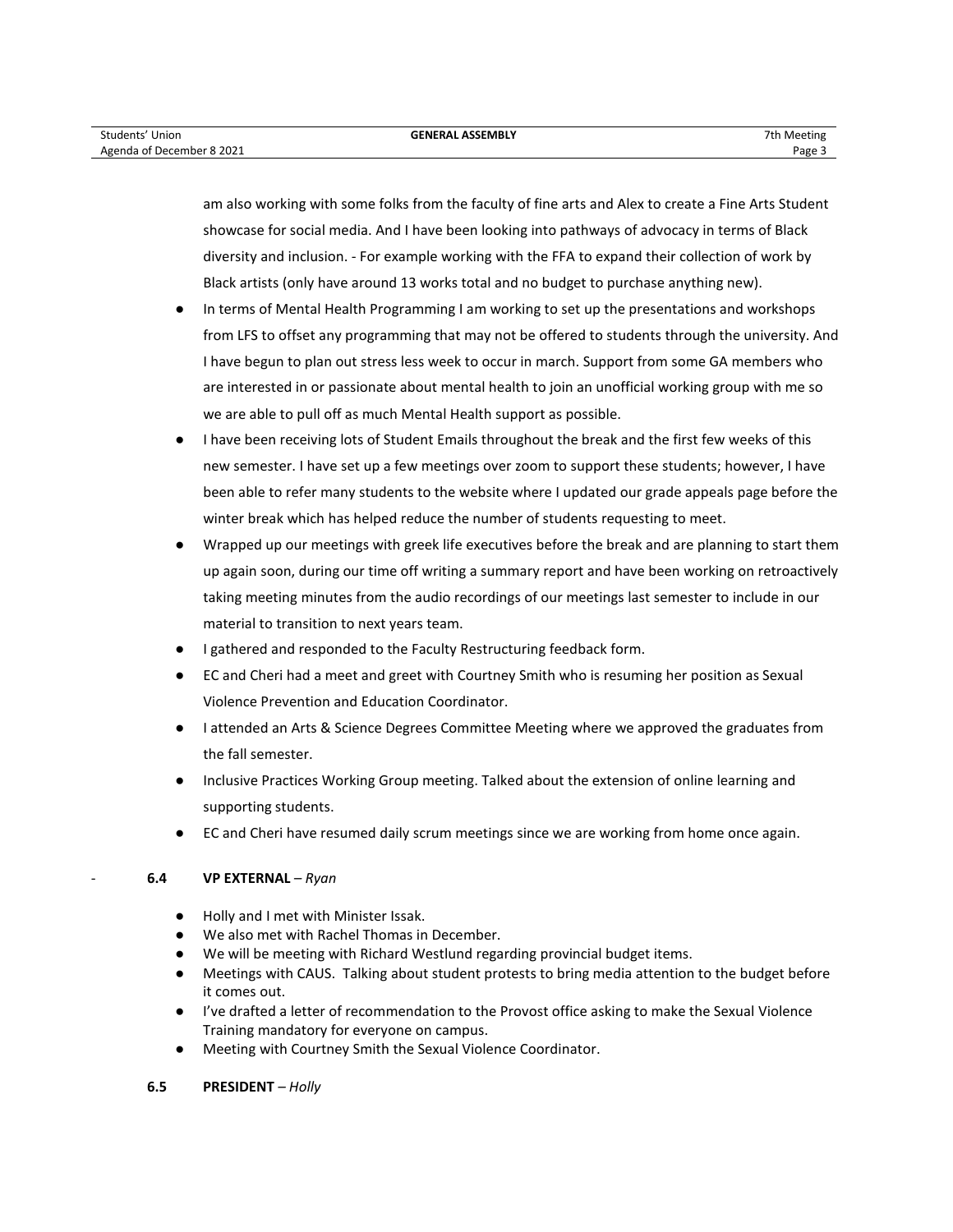- Going to be meeting with Demetrios and Mike Mahon together to collectively make a push for freezing final year of budget cuts. Supporting points include: financial predictability, quality of programming, reputation, student experience, and recovery of the economy \*I will share the written key joint messages with you all
- Had 1 on 1's with some GA members and all EC members which were lovely
- Had my first 1 on 1 with Mike Mahon, we talked about provincial advocacy and modality, (prior to announcement)
- Met with Courtney Smith
- Struck my committees and GA bonding and SPC met
- Inclusive practices committee meeting
- Helped draft and send PSV mandatory training letter
- Sent in faculty restructuring feedback
- Compiled summary report on fine arts hidden fees survey
- Wrote ToR's for foodbank and health and dental committee
- CAUS meetings
- Preparatory and responsive work on recent bargaining impasse
	- FAQ
	- Met with Concordia SU
	- Set up meeting with GSA
	- Prepared statements and advocacy brief
- President search committee meeting
- Modality advocacy
- Back on BAC!
- Responding to student emails re: bargaining and modality shift

Goals for next month:

- GL Summary document
	- Scheduling meetings with all GL organizations
- Participation in research project for preventing campus sexual violence
- Completing policy statements for CAUS and CASA on:
	- Preventing campus sexual violence
	- Mnif's
	- Digital mobility + credentials
- Provincial advocacy for freezing budget cuts
- GFC/ Faculty Restructuring
- Board Meeting
- Responding to bargaining updates and student concerns
- Striking and meeting with foodbank committee, H&D committee
- Black history month
- Sexy week
- Elections/transition
- CAUS organisational review
- CASA Advo week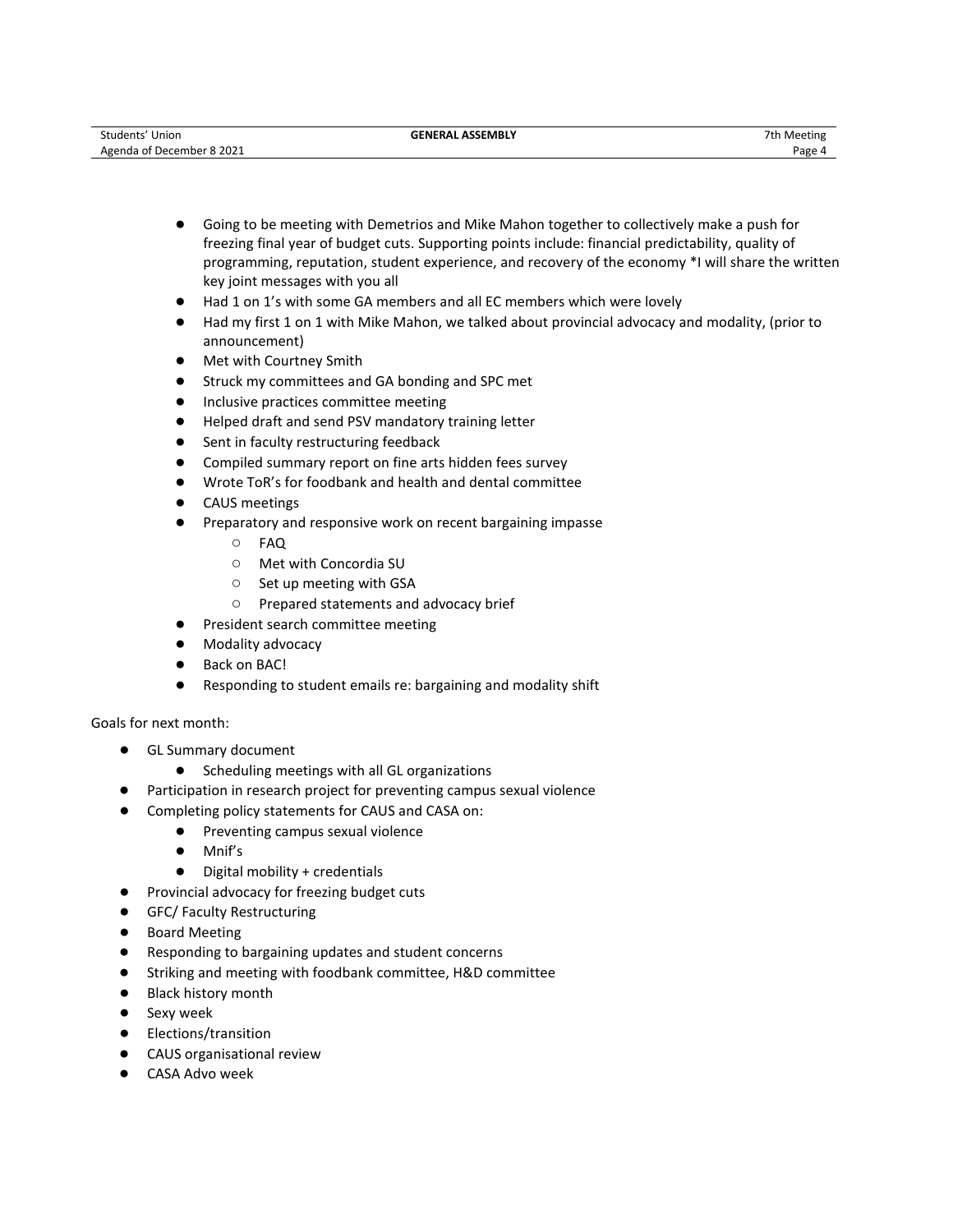# **6.6 ARTS & SCIENCE -** *Cayley, Shae, Elisha, Madi, Jennifer or Madina*

● Madi is currently working with counselling to have the hours for the intake forms changed to exist outside of regular business hours. Myself, Madi and Nathan are in the process of setting up a meeting with Dr. Mark Slomp and the management of counselling services and the health centre to talk about a suicide prevention framework on our campus. We currently only have a mental health framework, so the goal is to have a separate framework specifically for suicide prevention. After an inclusive practices working group meeting, I reached out to counselling services to set up a workshop focussed on social isolation to help with the transition to online learning. We are just waiting to hear back regarding dates. I had planned an event for Bell Let's Talk day however with things moving online we are giving our supplies to an ORS committee so that they can facilitate a similar event as part of their event. Elisha, Jennifer and I are all working with Becca on the ULSU Speaker Series events.

# **6.7 DSOB** - *Michelle, Coral*

- Attended the GA meeting and GA bonding in December.
- Caught up with all my emails.
- Met with Holly, and contacted Mark and Becca about joining some committees.
- I reached out to Coral so we can discuss and collaborate on some ideas.
- Inclusive Practices Working Group meeting.
- Strategic Planning Committee meeting.
- Meeting with Jaime Takahashi from Student Engagement.
- Would like to start some side projects that may involve the Accommodated Learning Centre.
- Will be joining Becca's Mental Health Committee

## **6.8 FINE ARTS** – *Alexandra*

## **6.9 INTERNATIONAL** – *Araba*

● Students have been expressing anxiety about the potential strike and online campuses, will be doing my best to answer their questions.

## **6.10 RESIDENCE** – *John*

- Housing has lost a large percentage of students from living in Rez due to the announcement that online classes will continue through February.
- Will be doing a virtual art night for our residents.

## **6.11 CALGARY CAMPUS** – *Lionel*

- Lionel has returned and says thank you for the support during his time away.
- Not a lot going in the new year.
- UPass is likely to become a reality with Bow Valley College Students Association.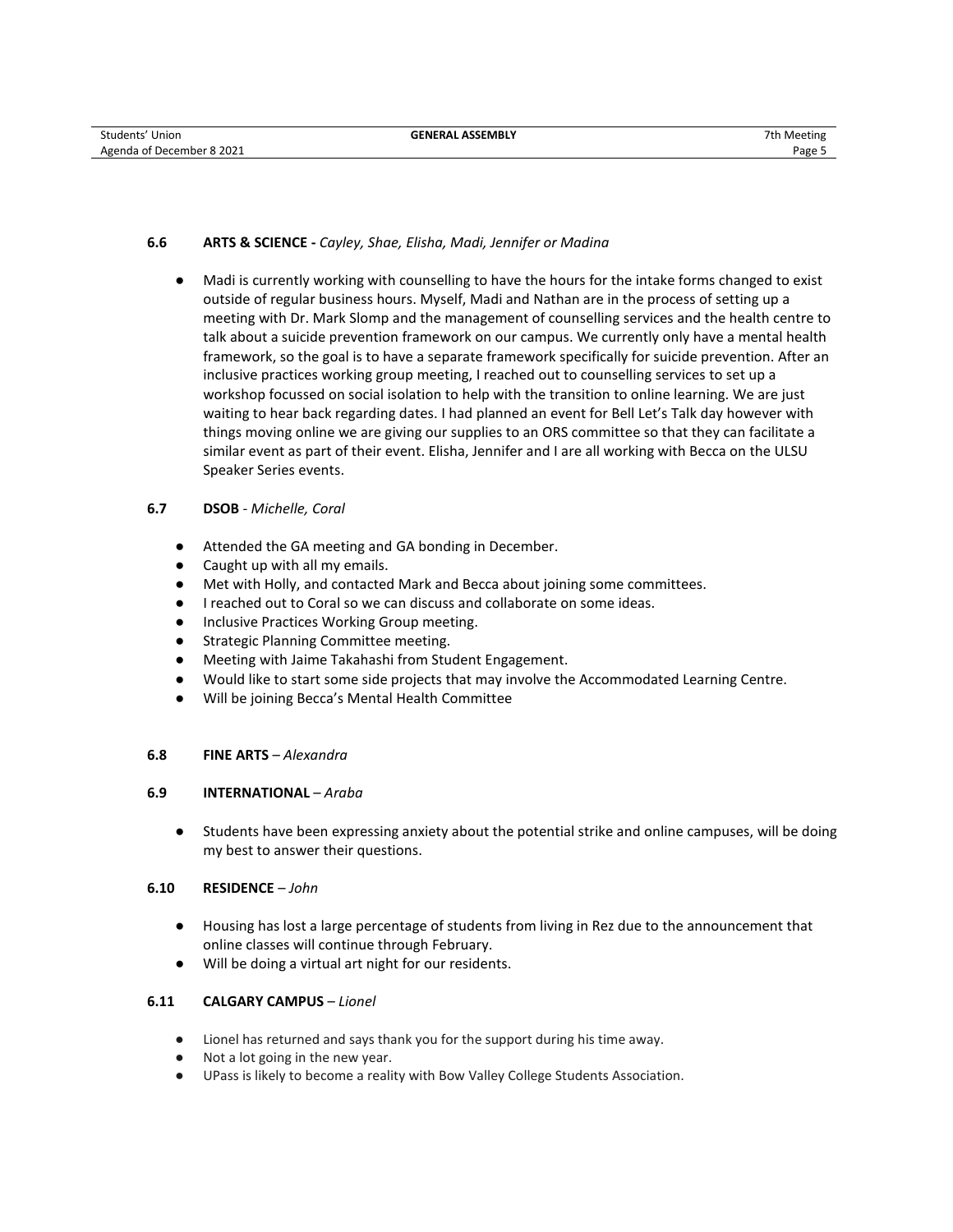- Meeting with Calgary Students Association on several initiatives.
- More to come on that later in that agenda Lionel question for Nate's Report:

Lionel asked which org Nathan was able to get his internship. Community futures treaty 7 Which mentoring opps exist at U of L? DSB for Indigenous students, and then just a non-Indigenous mentorship program available to students.

Calgary Students Association Membership

Lionel provided an update on the state of affairs for Calgary Students Association

- Lionel questions on position statement
	- In the news, the Calgary campus came up, what does it mean for the Calgary campus? Can we show support to profs in the case of job action?

# **6.12 INDIGENOUS** – *Nathan*

- This month was hectic due to the switch to online. I had a lot of initiatives planned that have had to change now.
- Met with the Indigenoue Rep for the Education Undergraduate Society
- Reached out to the FNMI club to see if they would be open to meet and collaborate, but unfortunately have not heard anything.
- Promoted and attended the Indigenous mentoring and empowering event.
- Doing daily, weekly, and monthly social media updates.
- Attended the Treaty 7 job imposium.
- Meeting with the influence mentoring and Mastercard Foundation regarding collaboration.
- Inclusive Practices meeting.
- Indigenous Awareness Week meeting.
- Next week I have a presentation scheduled for the Indigenous School success cohort.
- Next month I will be attending an Indigenous Cultural Centre Indigenous operations retreat.

# **6.13 EDUCATION** – *Blaine*

- Had to delay a few initiatives now that we're back to classes online.
- PSII ends the week we're supposed to come back in person, so all students can now be placed in practicum sooner, and placed locally.
- GFC Committee. Enrolment is going down year.
- **Education Undergraduate Society meeting.**
- Pre-educational event next week in partnership with ORS.

# **6.14 HEALTH SCIENCES** – *Annie*

- Meeting with Holly.
- Meeting with Tracy Mason Inez with Simon Fraser Student Affordability Program. Discussed nontuition ways we can cut down fees for students.

# **6.15 1ST YEAR STUDENT** – *Amreet*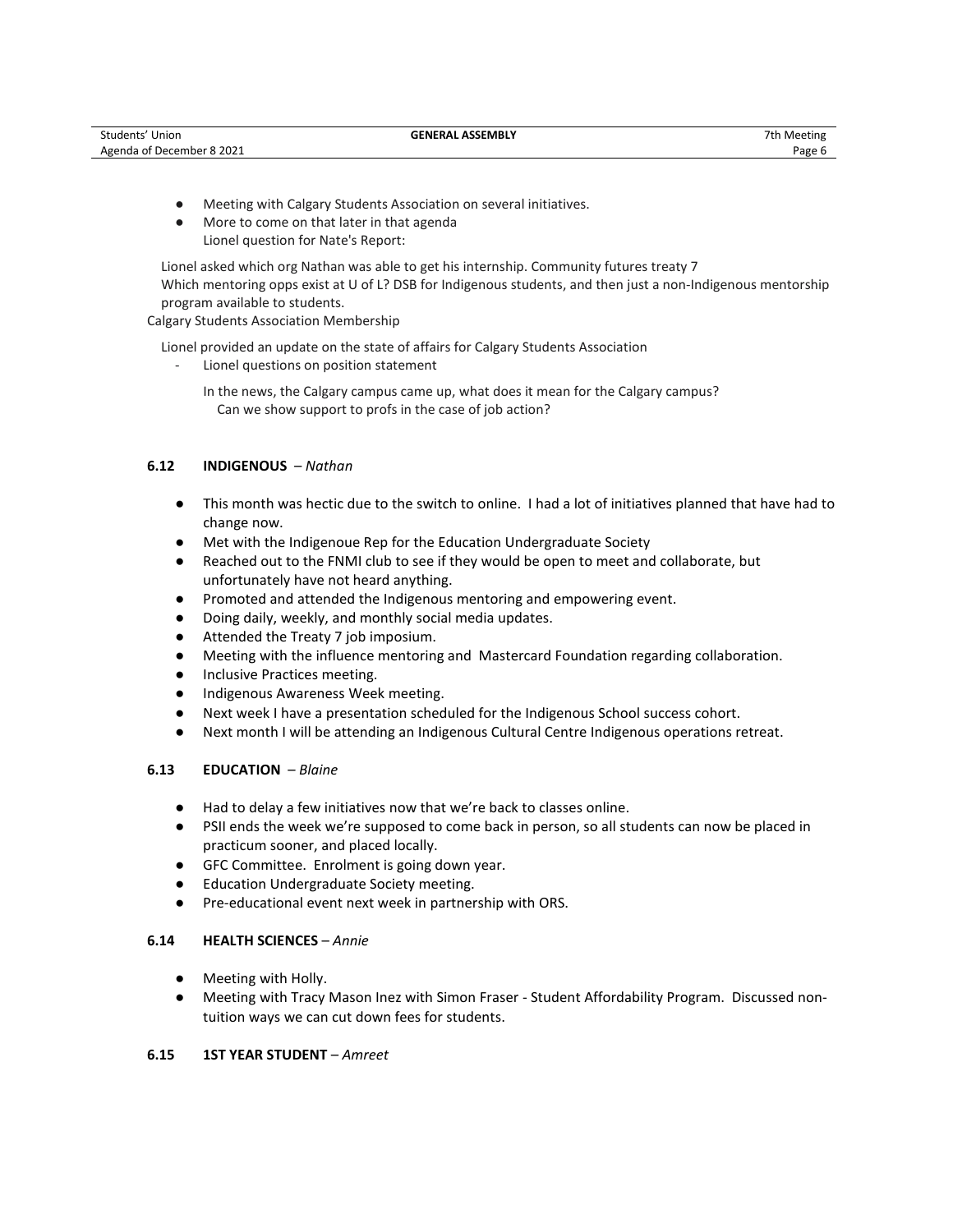- Attended a few online meetings and events. Attended the food forum last month.
- ULFA restructig informational meeting.
- Met with my RA in December and created care packages for the students on our floor.
- Working on a survey for first-year students to collect feedback to see how they are doing or what services they need. Connected with Kathleen Massey to do focus groups with first-year students.

# **7. ITEMS FOR INFORMATION**

# **7.1 CALGARY STUDENTS' ASSOCIATION MEMBERSHIP -** *Lionel*

● In discussion with Calgary Students' Association about alliance and representation.

# **7.2 INDIGENOUS AWARENESS WEEK** - *Nathan*

● Jody from Iikaisskini reached out to me about Indigenous Awareness Week. She was wondering if we wanted to co-host and collaborate with them. We will need to see if we are able to host any inperson events due to COVID. Wondering if the SU would be willing to contribute some funding.

# **7.3 GA INITIATIVES -** *Michelle*

- Met with Holly and came up with some new ideas. Would like to do a study session group, or a life skills seminar for students. If anyone is interested in getting involved please let me know.
- Would like to do a separate group for students with ADHD.

# **7.4 UPCOMING EVENTS -** *Mitch*

- Met with our LCB planning team to discuss our options for LCB this year. The event is contingent on how COVID will be in the next few months. We decided that if we don't have it in-person we probably will pass on doing it online.
- Will be doing Sexy Week, hoping to get the Student Engagement Committee involved.
- Clubs Week will start on monday. It will be done online, clubs can sign up online.
- Would like to do a St. Patrick's Day cabaret, but unfortunately we will most likely not be able to do that due to COVID.
- Investigating an initiative for a student night at a large venue this semester.

# **7.5 ONLINE MODALITY UPDATE -** *Holly*

- We contacted the President's Executive with recommendations and requests about what we were hearing from students. We did receive a response, and we will be going through some of the asks and responses.
- We would like a confirmation of an announcement with a date to confirm when they will be making a final decision, but the university hasn't committed to a date yet.
- We asked that students not have to do in-person exams. After investigation it appears that there aren't that many students who will actually have to do them in-person, and those that are, have been asked to contact their professors so they can accommodate them.
- We asked them to extend the fee deadline.
- We asked them to reopen the add/drop. However, the university is reaching out to professors to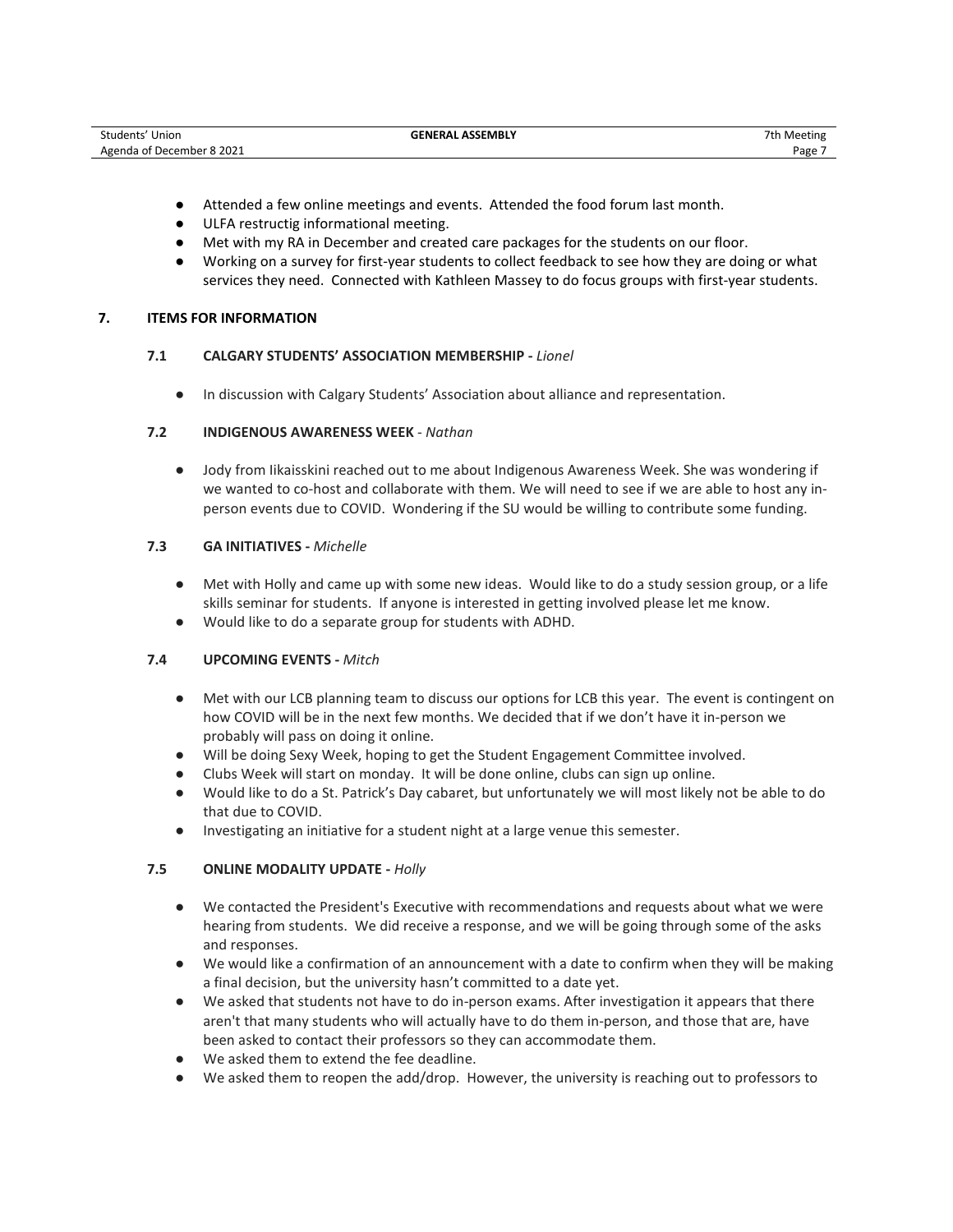see if they are willing to add more students to their classes and whether they will accept new students. Students should contact their dean or academic advisors.

Asked for the cancellation fee to be removed if they need to move out of Housing.

## **7.6 STUDENT ENGAGEMENT COMMITTEE** - *Mitch*

- Mitch will be working with the Student Engagement Committee to discuss initiatives and events for the rest of the semester.
- If anyone is interested in participating in this committee, please reach out to Mitch.

# **8. ITEMS FOR ACTION: CLUBS, GROUPS, AND INDIVIDUALS**

- **8.1 QIP - EARTH DAY**  *Mark (Attachment 8.1)*
- **MOTION: [22902GA]** MSC: M. Serebryansky/M. Kildaw Carried BIMT the General Assembly approve \$500 for Earth Day 2022. Monies to come from QIP.

# **9. ITEMS FOR ACTION: ULSU BUSINESS**

# **9.1 RATIFICATION OF BY-ELECTION RESULTS -** *Cheri*

**MOTION: [22903GA]** MSC: M. Serebryansky/R. Lindblad Carried BIMT the General Assembly ratify Coral Skiba as the Dhillon School of Business representative for the 2021/22 year.

# **9.2 ULSU POSITION STATEMENT -** *Holly (Attachment 9.2)*

**MOTION: [22904GA]** MSC: H. Kletke/R. Lindblad

Carried

BIMT the General Assembly approve the organizational position statement on collective

bargaining.

- All faculty members have a faculty agreement with the university. It expired in January 2020, and ULFA has been negotiating for that collective agreement ever since. The "Board" in this case refers to the university's negotiating team.
- In December there were 3rd- party facilitators on both sides.
- The 4% retro cutbacks are no longer on the table.
- ULFU proposed a settlement, and shortly afterward withdrew from negotiations.
- They are now in a 14-day cooling off period.
- They can return to mediation or do a strike vote.
- The EC has spent hours preparing for this potential action.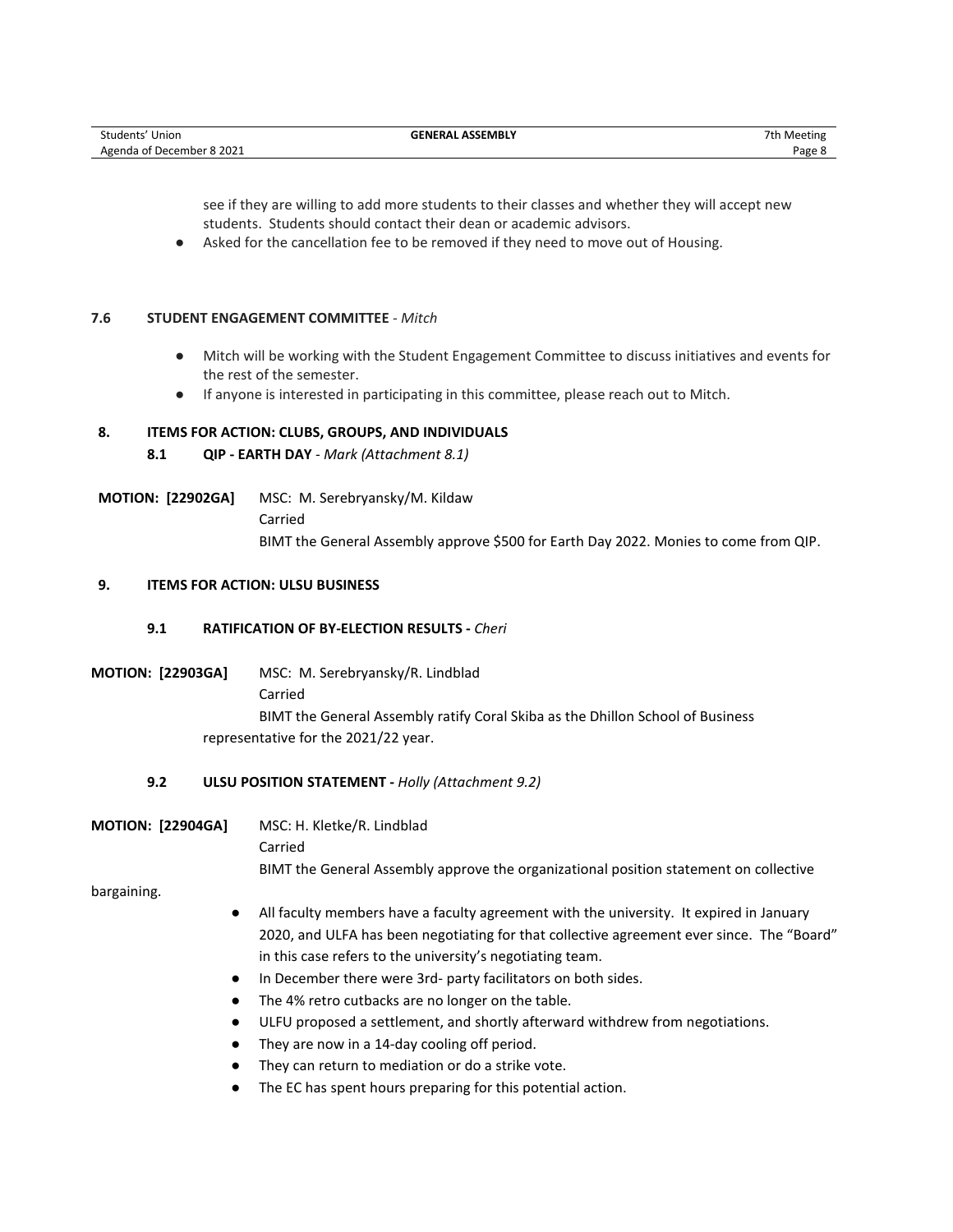| Students' Union           | <b>GENERAL ASSEMBLY</b> | 7th Meeting |
|---------------------------|-------------------------|-------------|
| Agenda of December 8 2021 |                         | Page        |

- If the strike happens, professors will not be working, so the university will be proposing a new academic calendar.
- If the strike lasts longer than the semester, the semester would be canceled, but we don't know about tuition refunds at this time..
- If there is a strike, we will probably be getting a lot of media requests, so we want to have an approved public statement, which we have drafted.

| <b>MOTION: [22905GA]</b> | MOVE IN CAMERA<br>MSC: R. Lindblad/H. Kletke<br>Carried |
|--------------------------|---------------------------------------------------------|
| MOTION: [22906GA]        | MOVE OUT OF CAMERA<br>MSC: H. Kletke/R. Lindblad        |

# **9.3 WORK FROM (A DIFFERENT) HOME PROPOSAL -** *Holly (Attachment 9.3)*

**MOTION: [22907GA**] MSC: B. Badiuk/ H. Kletke Carried

BIMT the general assembly approve the maximum expenditure of \$3,769.70 for the executive council to work remotely and engage in professional development.

## **9.4 ULSU AUDIT RESULTS** - *Mark*

**MOTION: [22907GA]** MSC: M. Serebryansky/ B. Parkkari Carried BIMT the General Assembly approve the audit findings from KPMG for the 2020-2021 fiscal year.

# **10. OTHER BUSINESS**

No other business at this time.

## **11. NEXT MEETINGS**

Next scheduled meeting will be on February 11 at 3:00pm.

# **12. ADJOURNMENT**

## **12.1 ADJOURNMENT**

**MOTION: [22908GA]** MSC:R. Lindblad/M. Ali

Carried BIMT the General Assembly adjourns the meeting of January 21, 2022.